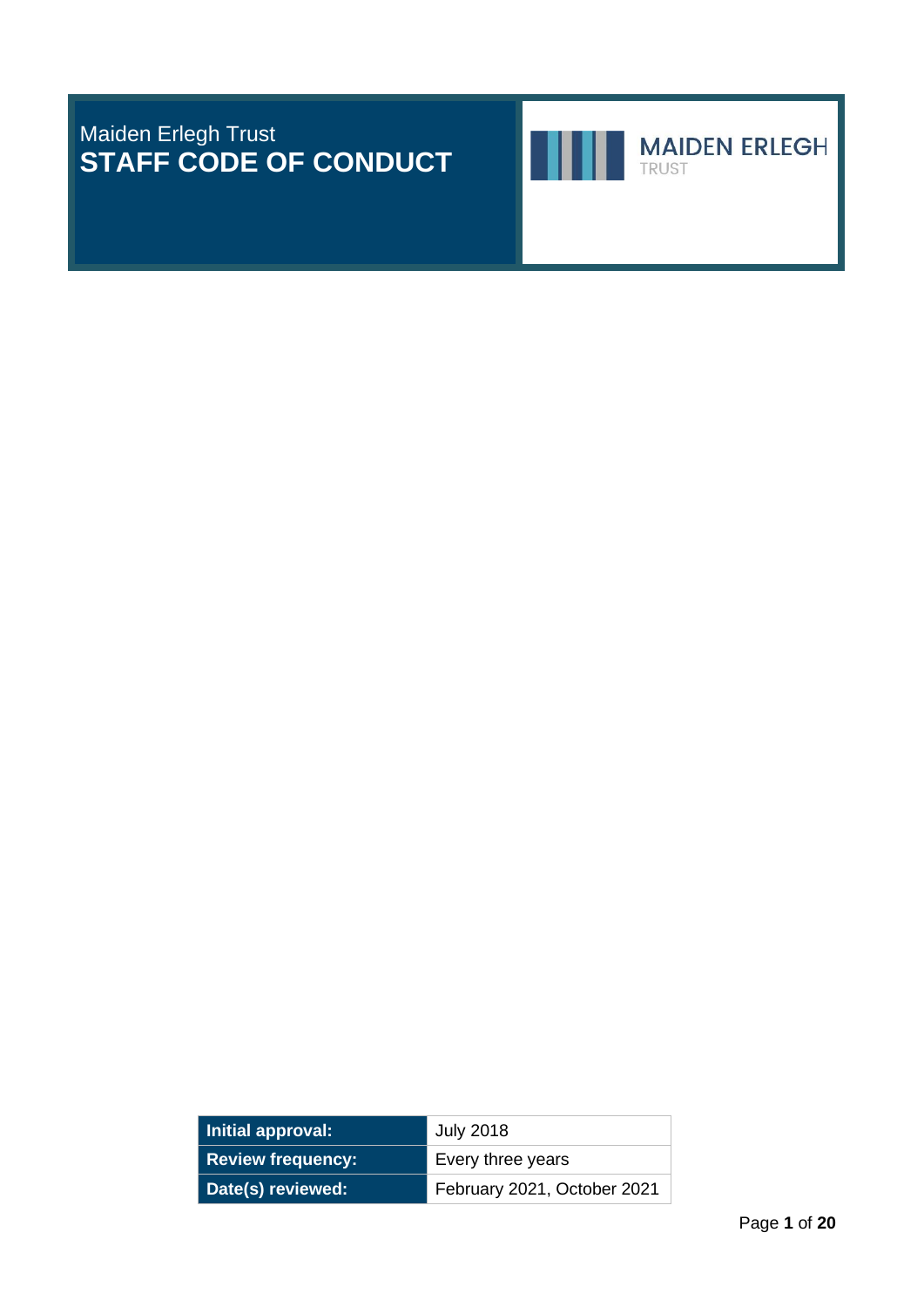# **Contents**

| Working Relationships & Relationships with other Stakeholders / Community  6 |  |
|------------------------------------------------------------------------------|--|
|                                                                              |  |
|                                                                              |  |
|                                                                              |  |
|                                                                              |  |
|                                                                              |  |
|                                                                              |  |
|                                                                              |  |
|                                                                              |  |
|                                                                              |  |
|                                                                              |  |
|                                                                              |  |
|                                                                              |  |
|                                                                              |  |
|                                                                              |  |
|                                                                              |  |
|                                                                              |  |
|                                                                              |  |
|                                                                              |  |
|                                                                              |  |
|                                                                              |  |
|                                                                              |  |
|                                                                              |  |
|                                                                              |  |
|                                                                              |  |
|                                                                              |  |
|                                                                              |  |
|                                                                              |  |
|                                                                              |  |
|                                                                              |  |
|                                                                              |  |
|                                                                              |  |
|                                                                              |  |
|                                                                              |  |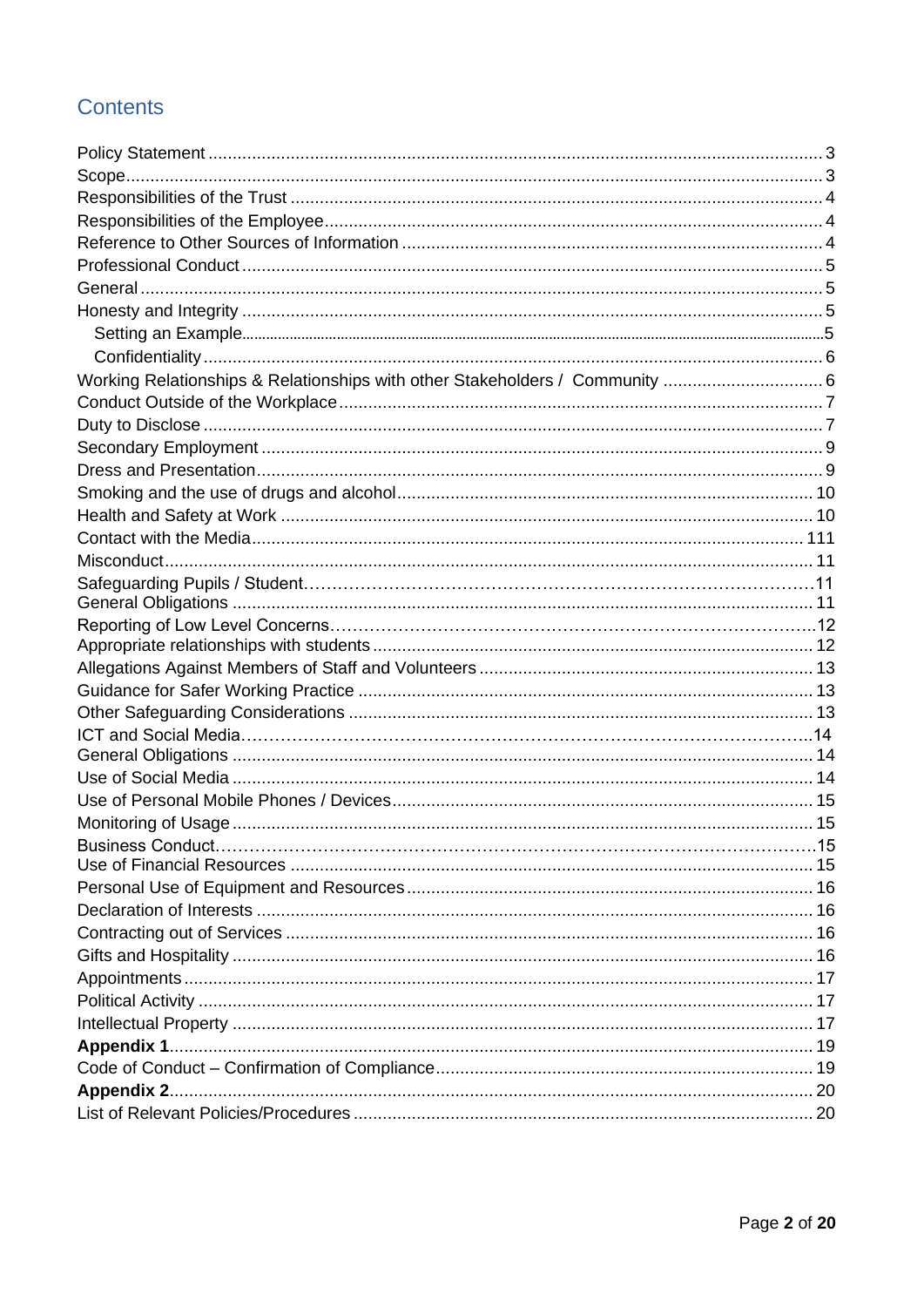# <span id="page-2-0"></span>Policy Statement

The Trust expects the highest standards of personal and professional conduct from all employees.

As such the Trust requires all employees to act in a manner which reflects the value and ethos of the Trust. Employees must ensure that their behaviour and actions are consistent with their position as a role model to pupils / students and are compatible with working with young people and in a Trust setting.

Employees must act with integrity, honesty and demonstrate ethical and respectful working practices towards pupils / students, colleagues, parents/ carers and other members of the Trust community.

All employees have a responsibility to observe appropriate professional boundaries and act at all times in a manner which safeguards and promotes the welfare of pupils / students.

Employees must disclose any relevant information which may impact on their job role or suitability to work with young people or in a Trust setting.

The Trust requires employees to adhere to all Trust policies and observe the highest standards of business / financial practice. Each employee has an individual responsibility to act in a manner which upholds the Trust's interests and protects its reputation.

Employees are accountable for their actions and conduct and should seek advice from their line manager / Headteacher if they are not sure of the appropriate action to take.

Employees should be aware that a failure to comply with the following Code of Conduct could result in disciplinary action including dismissal.

This policy explains the Trust's expectations with regards to the conduct of employees in the following areas:

- Professional conduct
- Safeguarding Pupils / Students
- Use of ICT & Social Media
- Business conduct

# <span id="page-2-1"></span>**Scope**

This Policy applies to all current employees of Maiden Erlegh Trust, and all volunteers / supply and agency workers engaged by the Trust.

Throughout this Code, management roles will be referred to as the 'appropriate manager' and will mean:

| <b>Staff member</b>           | <b>Appropriate Manager</b>        |
|-------------------------------|-----------------------------------|
| All staff                     | Headteacher or nominated manager  |
| Headteacher                   | Chair of the Local Advisory Board |
| <b>Central Services staff</b> | CFOO or CEO                       |
| CFOO or CEO                   | <b>Chair of Board of Trustees</b> |

Where the appropriate manager is not available, the employee should not delay raising or reporting any concerns, and should contact the next most appropriate person.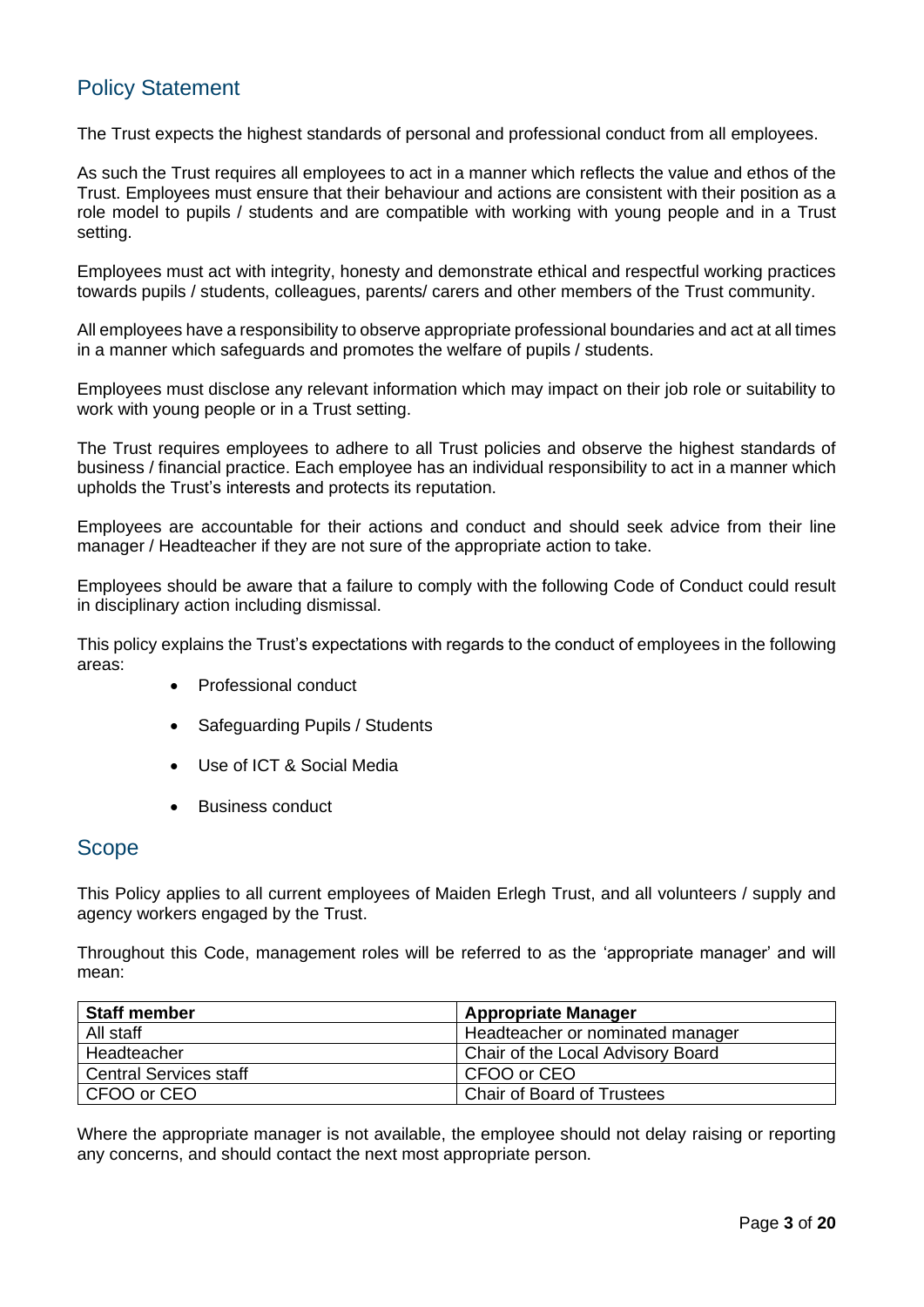# <span id="page-3-0"></span>Responsibilities of the Trust

- Explain the provisions of the Code of Conduct to employees and signpost employees to other relevant policies, document and guidelines;
- Provide additional advice and quidance to employees in relation to queries they may have regarding the application of the code of conduct;
- Coach, support and provide feedback to employees on their performance in relation to the required standards of conduct;
- Take appropriate action at the earliest opportunity to address breaches of the expected standards of conduct.

### <span id="page-3-1"></span>Responsibilities of the Employee

- To read, understand and comply with the Code of Conduct at all times;
- To use this code, alongside other relevant Trust policies and professional codes, to guide them in their role
- To seek guidance from the appropriate manager as set out in the Scope section of this Code if they are unclear about the conduct or actions expected of them
- To alert the appropriate manager at the earliest opportunity if they are aware that they have conducted themselves in a way which may have breached the expected standards of conduct.

# <span id="page-3-2"></span>Reference to Other Sources of Information and Key Regulations

This Code of Conduct is not exhaustive and does not replace the general requirements of the law, common sense and good conduct.

The Code of Conduct should be read in conjunction with a number of associated policies relating to conduct which are set out in Appendix 2 to this document.

In addition to this policy, all staff employed under Teachers' Terms and Conditions of Employment have a statutory obligation to adhere to the provisions of the School Teachers' Pay and Conditions Document, the latest 'Teachers' Standards 2012' and in relation to this policy, Part 2 of the Teachers' Standards - Personal and Professional Conduct. Whilst this is a contractual requirement of teaching posts only, the Trust expects all employees to reflect these expectations in their conduct.

Part 2 of the Teachers' Standards is available online and can be found online via <https://www.gov.uk/government/publications/teachers-standards>

All employees must ensure they have read, understood and comply with Part 1 of the current Keeping Children Safe in Education. Further guidance regarding Safeguarding is in Part C of this document.

In line with Keeping Children Safe in Education, incidents outside of school that could indicate there was harm or a risk of harm to children, a criminal offence against or related to a child, indicates the employee may pose a risk of harm, or indicates that they may not be suitable to work with children will be taken seriously and handled under the Trust's disciplinary procedure where necessary.

<span id="page-3-3"></span>Staff must also have due regard to other professional codes, policies and guidance which may be relevant to their specific role.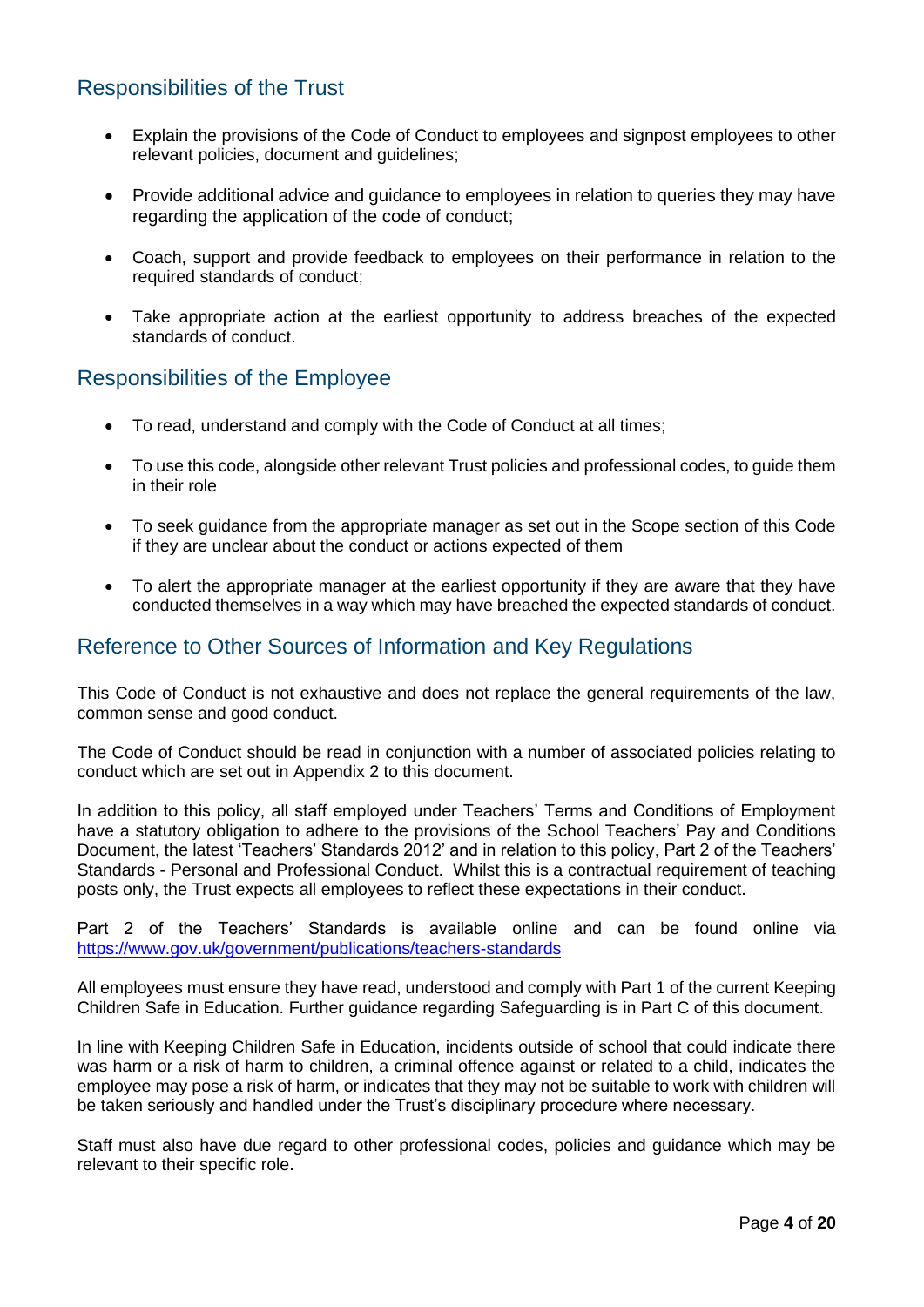# Professional Conduct

# <span id="page-4-0"></span>General

Employees are expected to demonstrate consistently high standards of personal and professional conduct, and are required to work in a diligent and conscientious manner.

Employees are expected to work to the requirements of their job and are required to respect managerial authority and follow reasonable instructions.

Employees must conduct themselves in a manner which reflects the values and ethos of the Trust and adhere to Trust policies and procedures at all times.

Employees should ensure they work their contracted hours and are expected to maintain a high level of attendance and punctuality.

# <span id="page-4-1"></span>Honesty and Integrity

Employees must maintain high standards of honesty and integrity in their work.

Employees should not behave in a manner which would call into question their motivation or intentions.

During the course of their work employees should ensure they do not:

- Provide false / misleading information
- Destroy or alter information / records without proper authorization
- Withhold information or conceal matters which they could reasonably be expected to have disclosed
- Misrepresent the Trust or their position
- Accept or offer any form of bribe / inducement or engage in any other corrupt working practice

Should an employee become aware of any conduct on the part of a colleague which raises concerns regarding health and safety, safeguarding or criminal activity – they have a duty to disclose this to the appropriate manager.

Allegations concerning fraudulent, dishonest or corrupt practices or the falsification or withholding of information may be addressed as a disciplinary matter.

# Setting an Example

Trust staff are role models and must adhere to behaviour that sets a good example to all the pupils/students within the Trust and is appropriate in a Trust setting.

This includes:

- Refraining from abusive or potentially offensive / discriminatory language or actions
- Demonstrating tolerance and respect towards others
- Observing boundaries appropriate to a Trust setting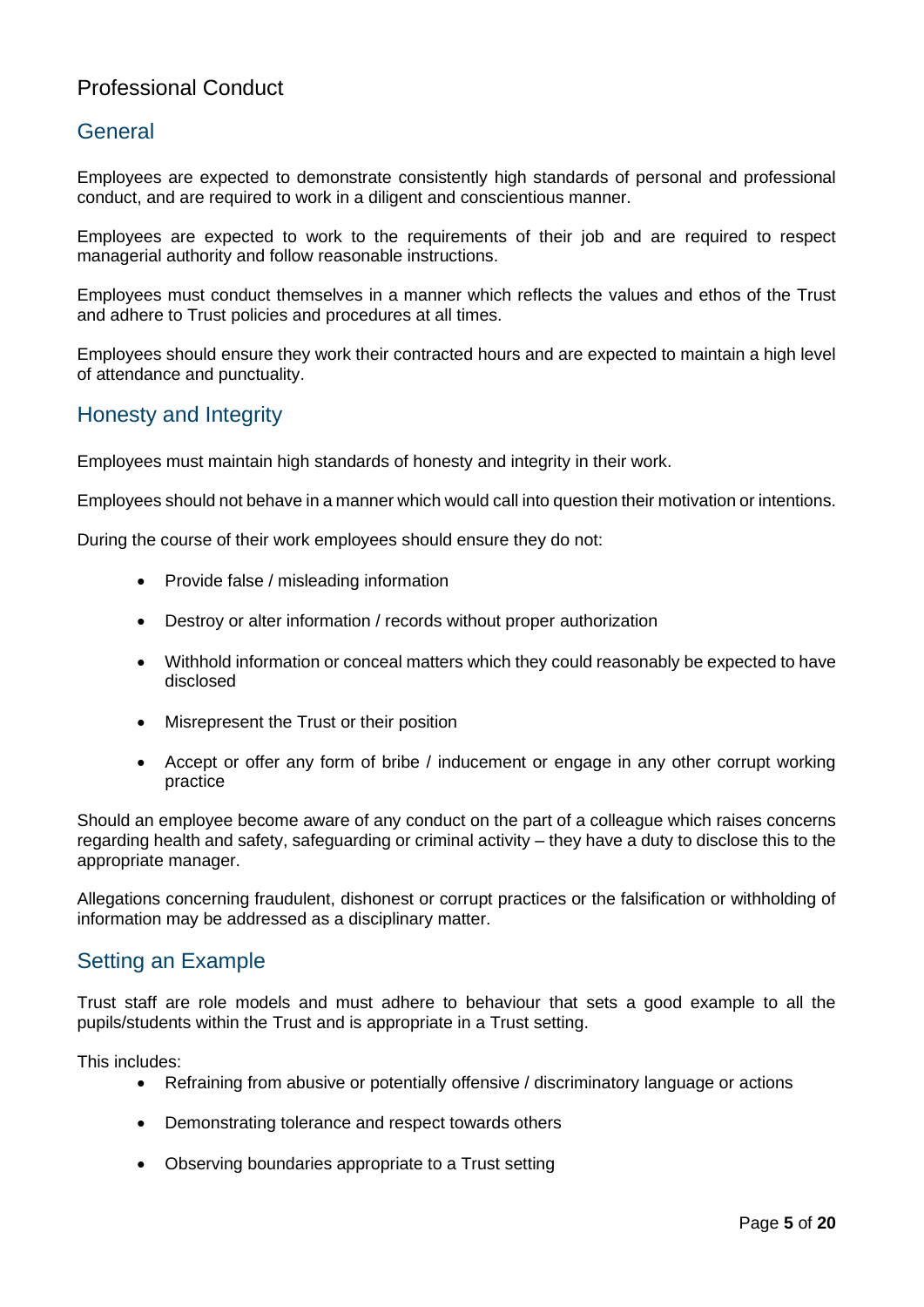- Ensuring any topics of conversation with pupils/students are suitable to the Trust setting / curriculum
- Refraining from allowing personal / political opinions to impact on the discharge of duties and/or unduly influence pupils /students
- Maintaining high standards of personal presentation, attendance and punctuality

Should employees be in doubt about the appropriateness of their behaviour they should seek guidance from the appropriate manager. Breaches of expected behaviour may be considered under the disciplinary procedures.

# <span id="page-5-0"></span>**Confidentiality**

Employees may have access to confidential or sensitive information about pupils /students, colleagues or the business and operation of the Trust as part of their job role.

Such information must not be disclosed, through any channel including social media, to any person who is not entitled to have access to this or legitimately needs it for work purposes.

Specifically, all employees must:

- Work in accordance with the requirements of the General Data Protection Regulation (2018) and associated legislation
- Observe the Trust's procedures for the release of information to other agencies and members of the public
- Not use or share confidential information inappropriately or for personal gain
- Not speak inappropriately about the Trust community, pupils, parents, staff or Local Advisory Board including discussing incidents, operational or employment matters with parents / members of the public
- Ensure all confidential data is kept secure and password protected

Should employees be in doubt about the appropriateness of sharing information they should seek guidance from the appropriate manager.

# <span id="page-5-1"></span>Working Relationships & Relationships with other Stakeholders / Community

The Trust expects employees to maintain positive and professional working relationships and colleagues, pupils, parents and other stakeholders should be treated with dignity and respect.

Employees should be polite and courteous in their interactions with parents / pupils and other stakeholders / members of the Trust community.

Behaviour which constitutes bullying and harassment, intimidation, victimisation or discrimination will not be tolerated and may be addressed via the Trust's disciplinary policy. This includes physical and verbal abuse and use of inappropriate language or unprofessional behaviour with colleagues, children and parents.

Where an individual is employed in a school in which their child is a pupil they should ensure that appropriate professional boundaries are maintained.

Employees should treat all stakeholders in a fair and equitable way and not behave in a manner which may demean, distress, offend or discriminate against others.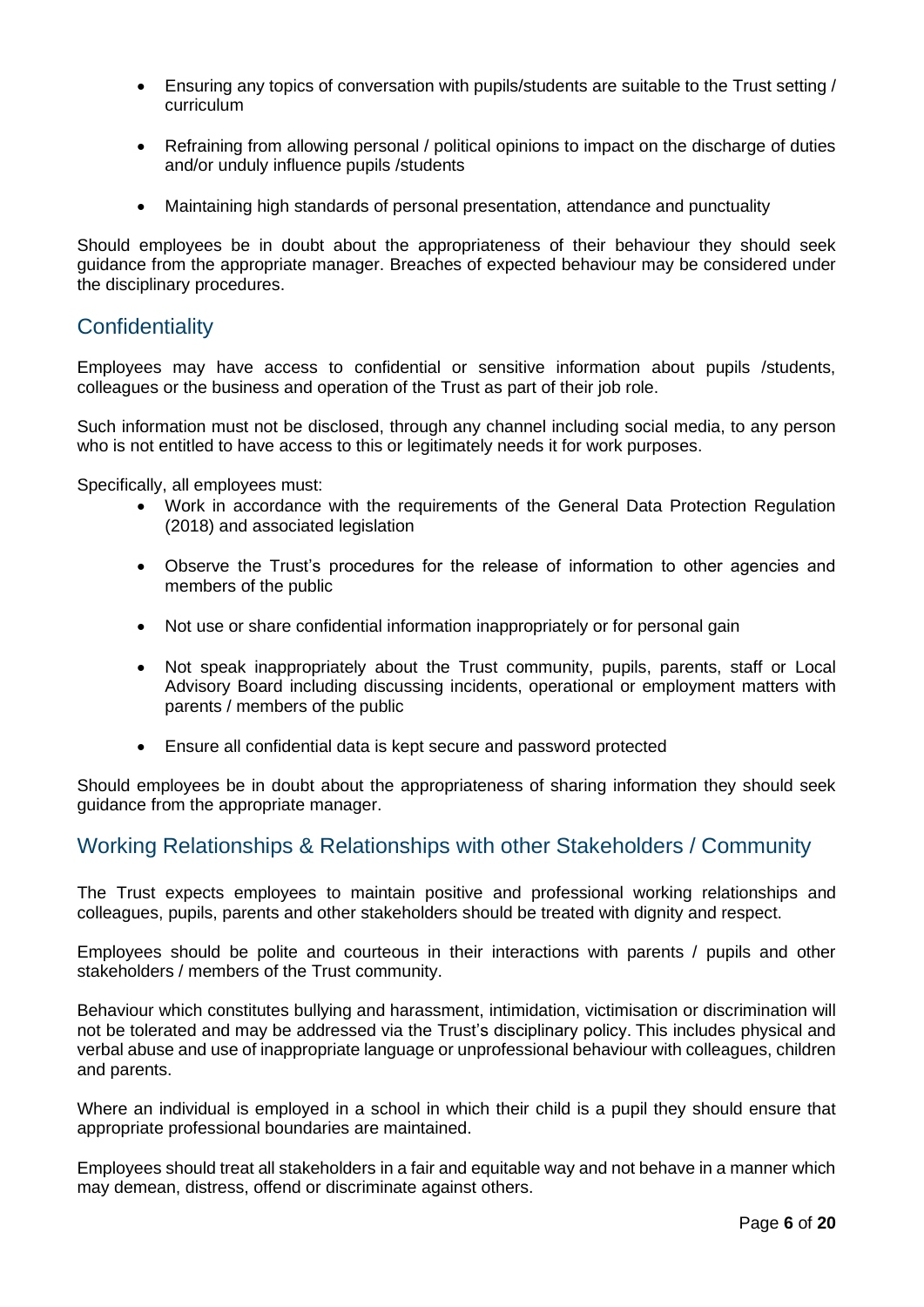Employees should ensure that policies relating to equality issues are complied with.

Employees should be aware of the Trust's Complaints Procedure and address any concerns from parents / pupils and other stakeholders in accordance with this document.

# <span id="page-6-0"></span>Conduct Outside of the Workplace

Employees must not engage in conduct outside of work which has the potential to:

- Affect or is likely to affect the suitability of the Employee to undertake their job role or work with children/young people or in a Trust setting
- Impact on the operation or reputation or standing of the Trust
- Impact on the operation or reputation of the Trust's relationship with its staff, parents, pupils, or other stakeholders
- Seriously undermine the trust and confidence that the Trust has in the employee to undertake their job role or work with children/young people or in a Trust setting

<span id="page-6-1"></span>The above actions may be the subject of disciplinary action which could lead to dismissal.

# Duty to Disclose

Employees have a duty to immediately disclose to the appropriate manager prior to the start of their employment, at the start of their employment or during the course of their employment, any change in their circumstances or any information which may affect or is likely to affect the suitability of the Employee to undertake their job role or work with children/ young people or in a Trust setting.

This includes, but is not restricted to:

- the employee being subject to any police investigation / enquiry, arrest, ban, charge, caution, reprimand, warning, fine or pending prosecution or criminal conviction. This includes any actions committed overseas which would be subject to a police investigation or formal action if such actions had been committed in any part of the United Kingdom
- the employee being subject to any referral, made to, or any investigation, proceedings, or prohibition order being undertaken by the Teaching Regulation Agency, General Teaching Council for Scotland, or the Education Workforce Council in Wales
- the employee being subject to the inclusion on the DBS Children's Barred List and any change in DBS status during employment, or any referral, made to, or any, investigation or proceedings being undertaken by the DBS
- the employee being subject to any referral, made to, or any investigation, proceedings, or prohibition order being undertaken by any other regulatory or professional authorities or actions of other agencies relating to child protection and/or safeguarding concerns
- the employee being subject to any orders made in relation to the care of children, the refusal or cancellation of registration relating to childcare, or children's homes, or being prohibited from private fostering
- the employee being subject to any 'live' disciplinary process, formal sanction or any other relevant information arising from a previous or current secondary employment / voluntary work which may impact on the employee's suitability to undertake their role or work with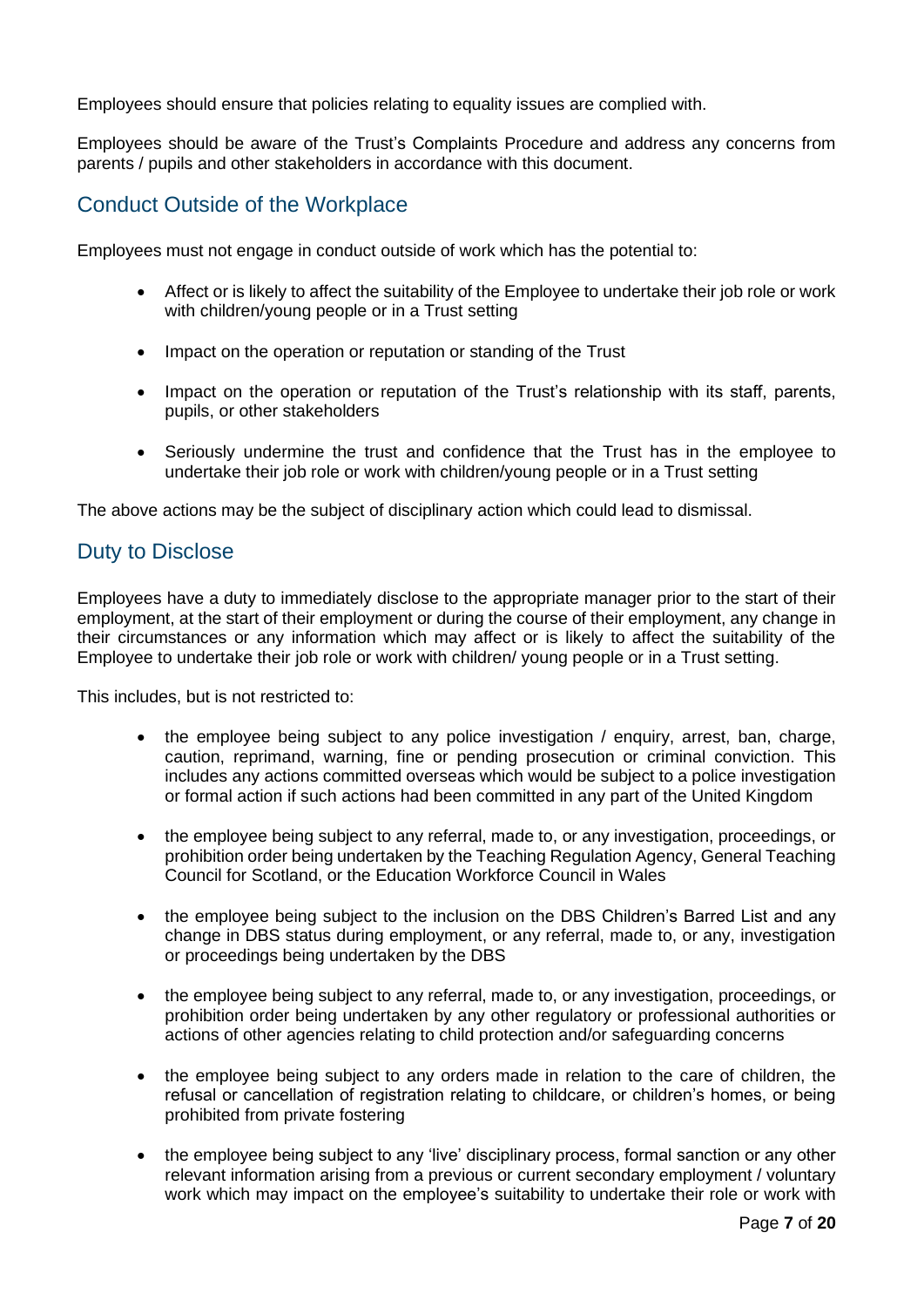children/young people or in a Trust setting. This includes substantiated safeguarding allegations

• the employee living in the same household where another person has received a caution, reprimand, warning, or has been convicted of a relevant offence as referred to in Regulation 4 and Schedules 2 and 3 of the Childcare (Disqualification) Regulations 2009 and where, as a result of the employee's association with that person, the referred to caution, reprimand, warning or conviction may present a risk to the welfare and wellbeing of pupils of the Trust

Further guidance relating to employees' obligations under the Childcare (Disqualification) Regulations 2009 including details of the relevant offences which may result in disqualification and which must be disclosed to the Trust is available at:

<http://www.legislation.gov.uk/uksi/2009/1547/made>

This list is not exhaustive. Should an employee be unclear about whether it is appropriate to disclose a matter they are encouraged to seek guidance from the appropriate manager at the earliest opportunity.

Employees must also report any current or historical information in the public domain or which is likely to come into the public domain which may be of relevance to their job role or their suitability to work with children/young people or in a Trust setting or matters which may be subject to adverse media attention or have a detrimental impact on the reputation of the Trust.

#### *Childcare (Disqualification) Regulations 2009*

Whilst all employees are required to disclose if they live in the same household where another person has received a caution, reprimand, warning, or has been convicted of a relevant offence as referred to in Regulation 4 and Schedules 2 and 3 of the Childcare (Disqualification) Regulations 2009 and where, as a result of the Employee's association with that person, the referred to caution, reprimand, warning or conviction may present a risk to the welfare and wellbeing of pupils of the Trust,

*In the case of individuals who work with, or manage the education of, early years pupils (reception age or younger) during Trust hours, and children up to the age of eight in relation to activities outside of the school day (for example breakfast or after school club employees), the following legislative provisions also apply.*

In addition, in accordance with the Childcare (Disqualification) Regulations 2009 (Section 75 of the Childcare Act 2006) an employee should immediately disclose to the appropriate manager if they:

- Are disqualified from providing childcare provision or being involved in the management of such provision, including where any application for an Ofsted waiver from disqualification has been made, regardless of whether such an application was successful
- Live in the same household where another person lives or is employed and who is named on the Disclosure and Barring Service Children's Barred List and/or is disqualified in accordance with The Childcare (Disqualification) Regulations 2009, made under section 75 of the Children Act 2006

Such employees also have a duty to ensure that they are fully aware of their obligations and will be asked by the Trust to confirm that they understand and comply with these provisions. An employee must disclose immediately to the appropriate manager if they meet any of the criteria for disqualification.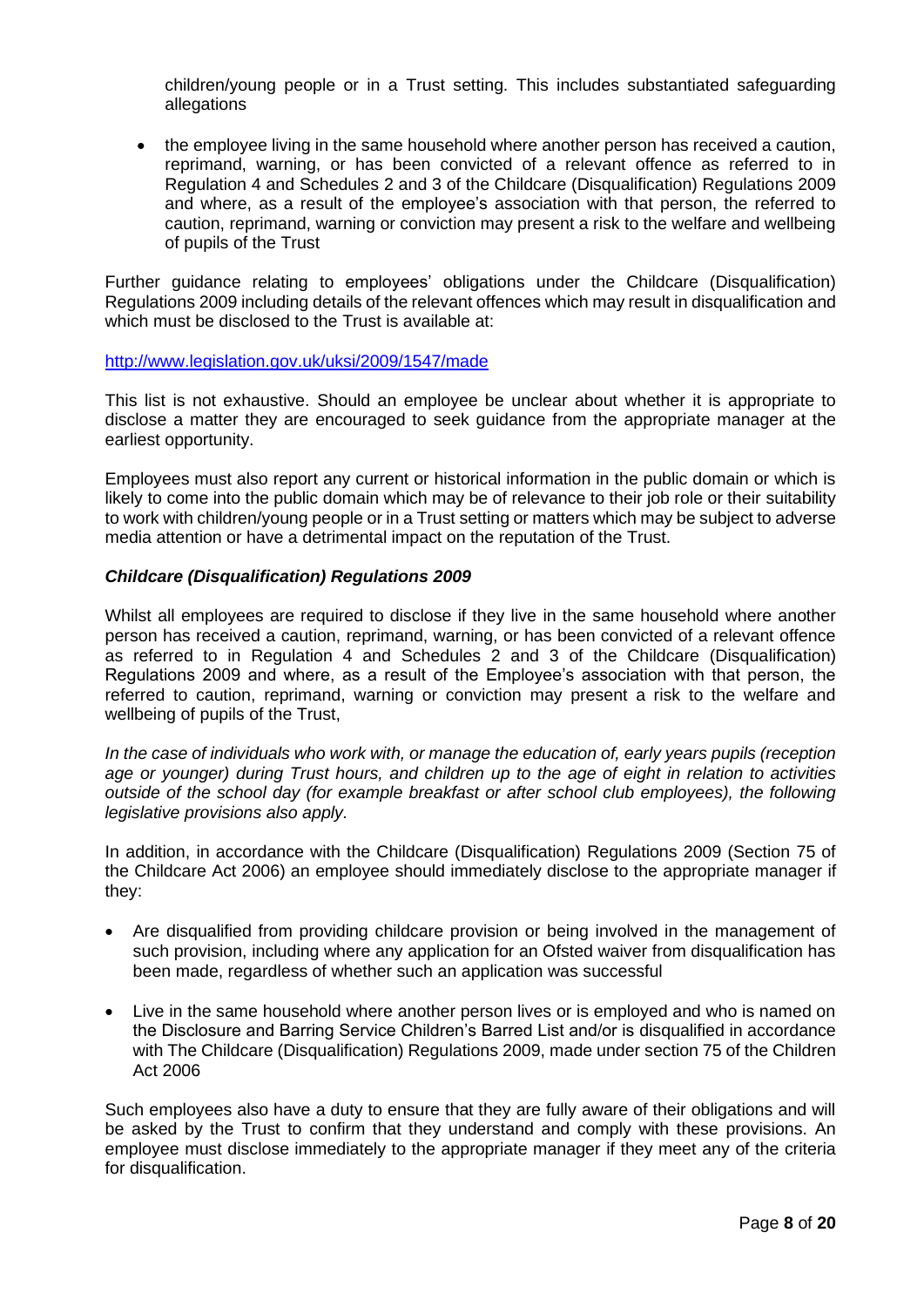Further guidance relating to employees' obligations under the Childcare (Disqualification) Regulations 2009 including details of the relevant offences which may result in disqualification by association and which must be disclosed to the Trust is available at:

[https://www.gov.uk/government/publications/disqualification-under-the-childcare-act-](https://www.gov.uk/government/publications/disqualification-under-the-childcare-act-2006/disqualification-under-the-childcare-act-2006)[2006/disqualification-under-the-childcare-act-2006](https://www.gov.uk/government/publications/disqualification-under-the-childcare-act-2006/disqualification-under-the-childcare-act-2006)

Employees should seek clarification from the appropriate manager if they are unclear whether they are required to disclose certain information under this provision.

In all cases disclosures will be handled sensitively and discreetly, and in accordance with the relevant data protection principles and the data protection act. Such disclosures may result in a suspension from duties while an investigation or risk assessment takes place. The appropriate manager will discuss this with the employee in the context of their role and responsibilities in order to help safeguard children and other employees at the Trust.

Any failure to disclose any information required in the course of employment or any other information that may have a bearing on an individual's suitability to carry out their job role or work with children/young people or in a Trust setting may be the subject of disciplinary action which could lead to dismissal.

# <span id="page-8-0"></span>Secondary Employment

Employees should ensure that their activities outside of work do not conflict with their duty to the Trust.

Employees must discuss with their appropriate manager **and obtain their consent** before taking up additional paid / unpaid employment or engaging in any other business.

Requests will not be unreasonably refused providing that:

- It does not affect or is unlikely to affect the suitability of the employee to undertake their job role or work with children/young people or in a Trust setting
- It does not conflict with the interests of the Trust or have the potential to bring the Trust into disrepute
- There is no detrimental impact on an employee's work performance or their own or others health and safety.
- Privileged or confidential information is not shared
- Work is undertaken outside of the Trust and of contracted hours of work
- The activity is not in direct competition with those of the Trust

It is an employee's responsibility to monitor the hours they work and ensure they are rested and refreshed to be able to carry out their role. An average working week of 48 hours across all employments should not normally be exceeded unless the employee has elected to opt out of the Working Time Regulations.

#### <span id="page-8-1"></span>Dress and Presentation

All employees must ensure their dress, personal appearance and personal hygiene is appropriate to the professional nature of their role in the Trust and promotes a professional image.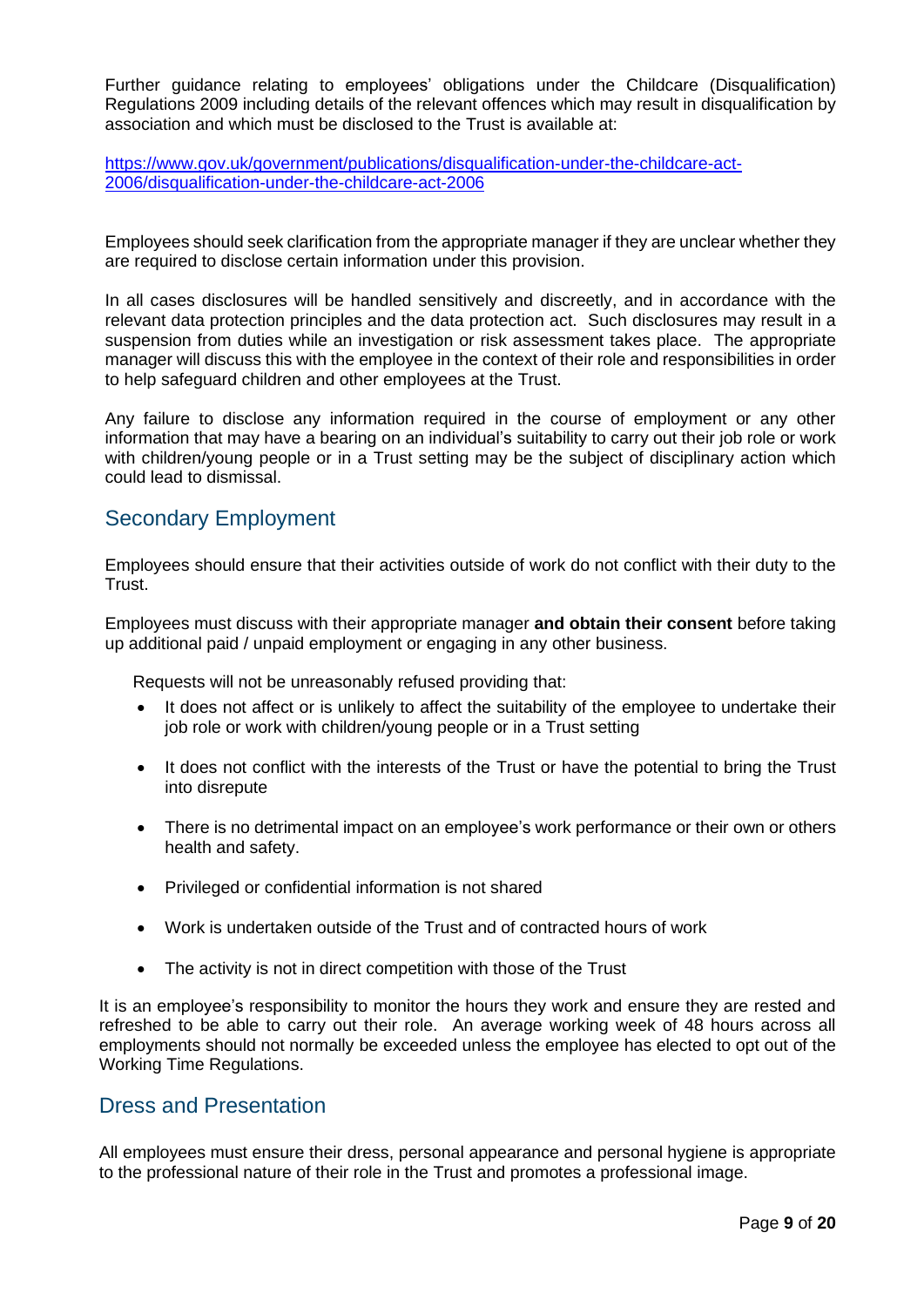Dress should be appropriate to the activities an employee is engaged in and any related health and safety requirements.

Suitable protective equipment must be worn where provided and appropriate. Uniforms should be worn where provided.

Employees should wear their identity badges at all times.

Employees should not dress in a manner that is potentially offensive, revealing or sexually provocative.

Wherever possible, tattoos and body piercings should not be exposed (except earrings).

The Trust recognises the diversity of cultures and religions of its employees and will take a sensitive approach where this affects dress and uniform requirements. Sikh employees may wear the Kirpan as part of the Five Ks only if it has been agreed with the headteacher.

# <span id="page-9-0"></span>Smoking and the use of drugs and alcohol

The Trust is a no-smoking environment across all sites, and this includes e-cigarettes. Smoking and the use of e-cigarettes or "vaping" is not allowed on any Trust premises or during working time. Staff should also refrain from smoking immediately outside of the entrances to any Trust site or building.

Where designated smoking areas are provided, smoking and vaping must be confined to these areas.

Employees must not consume / use alcohol, illicit drugs or other illegal substances in the workplace or be under the influence of such substances whilst at work.

Employees must ensure that any use of alcohol / other substances outside of work does not adversely affect their work performance, attendance, conduct, working relationships, health and safety of themselves and others or damage the Trust's image and reputation.

# <span id="page-9-1"></span>Health and Safety at Work

All employees must, by law, take reasonable care for their own health and safety and that of others in the workplace.

Employees are required to comply with the Trust's Health and Safety policy and agreed procedures at all times.

This includes:

- avoiding risk of injury or danger to yourself or others
- correctly using any protective clothing and equipment supplied
- complying with hygiene requirements
- reporting, at the earliest opportunity, any hazards, defects, accidents or incidents to the Headteacher or other designated person
- not interfering with, or misusing, anything provided for health, safety or welfare
- informing the Trust of any medical condition or medication which has been prescribed which may have an impact on health and safety in the workplace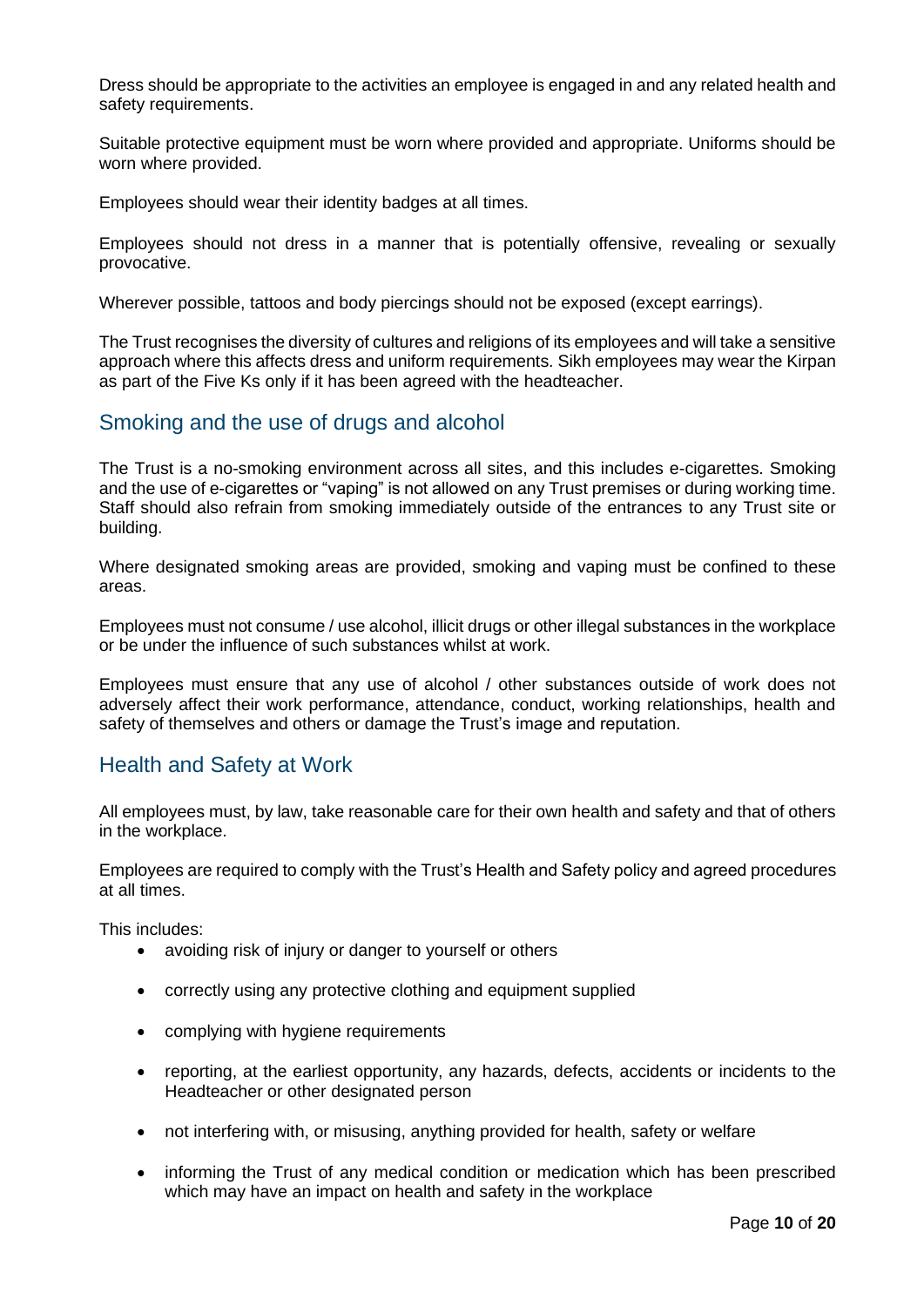Managers should also be aware of and comply with any additional health and safety obligations associated with their role.

#### <span id="page-10-0"></span>**Please also refer to the Trust's Health and Safety Policy**

### Contact with the Media

All enquiries from the media should be directed to the Trust's Head of Marketing and Communications.

Employees should not make contact with or comment to the media about matters relating to the Trust themselves unless agreed otherwise. All communications to the media must have had prior approval from the Chief Executive Officer or Chief Financial and Operations Officer of the Trust.

Should an employee speak directly to the media about non-Trust matters, care should be taken to ensure that it is clear that any opinions expressed are personal and that the individual is not acting on behalf of / representing the Trust.

Any contact with the media in a personal capacity should be compatible with the employee's role and their position working with children / young people or in a Trust setting and must not negatively impact on the reputation of the Trust.

### Whistleblowing

Employees may raise concerns about any aspect of the operation of the Trust which is not directly related to their own employment through the Whistleblowing Policy.

Employees raising a concern with reasonable grounds for doing so will not be subject to discrimination, harassment or victimisation.

#### <span id="page-10-1"></span>**Please also refer to the Trust's Whistleblowing Policy**

#### **Misconduct**

Failure to follow the Code of Conduct may result in disciplinary action, including dismissal. Employees should ensure they are familiar with the types of conduct which may be regarded as a breach of Trust rules.

Examples of behaviours which are likely to be regarded to constitute misconduct are set out in the Trust's Disciplinary Procedure. Allegations of misconduct will be managed in accordance with the Disciplinary Procedure.

#### **Please also refer to the Trust's Disciplinary Policy**

# **Safeguarding Pupils / Students**

# <span id="page-10-2"></span>General Obligations

All employees have a responsibility to:

• Safeguard pupils / students from physical abuse, sexual abuse, emotional abuse and neglect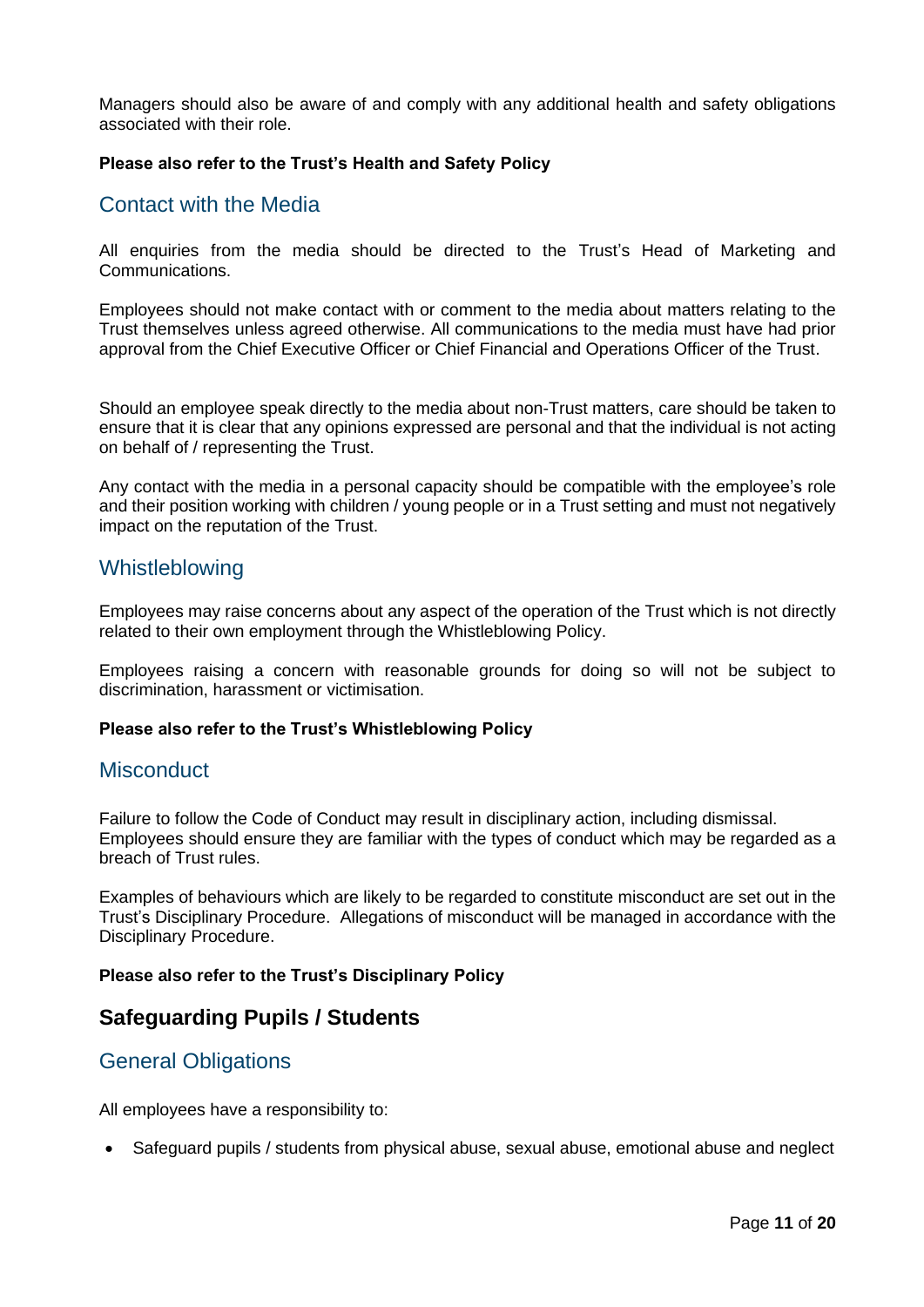- Promote the welfare of pupils / students and provide a safe environment in which children can learn
- Identify children who may be in need of extra help or who are suffering, or are likely to suffer, significant harm
- Report as soon as possible and without delay any concerns regarding child protection / safeguarding to the appropriate manager / Designated Safeguarding Lead)

All employees must ensure they have read, understood and comply with:

- Part 1 of the current Keeping Children Safe in Education. This Guidance can be found online via this link
- <https://www.gov.uk/government/publications/keeping-children-safe-in-education--2>
- **Trust Child Protection Policy**
- The Trust's Behaviour Policy
- Additionally, employees with managerial responsibilities must ensure they comply with the Trust's procedure for Managing Allegations Against Staff and Parts 2-4 of Keeping Children Safe in Education and Safeguarding Procedures for Managing Allegations Against Staff

#### Reporting of low-level concerns

Maiden Erlegh Trust seeks to create and embed a culture of openness, trust and transparency. It also seeks to protect and safeguard pupils, students and staff.

All employees have a duty to report to the Headteacher any low-level concerns about the conduct of staff or volunteers in the school. The reporting member of staff/volunteer is not required to make a judgement on the seriousness, or not, of the matter being referred. Low-level concerns:

- relate to behaviours, words or deeds which do not involve serious harm
- they may also include behaviour, words or deeds which may be construed as a low-level concern
- wouldn't apparently merit referral to the LADO or meet the allegation threshhold
- might be behaviour inconsistent with the Trust's Code of Conduct
- causes a sense of unease or a nagging doubt, including conduct outside work

In reporting these issues, the Headteacher can then take a view about how best to proceed which may involve reviewing training and guidance provision.

For this reason, colleagues are also encouraged to self-refer.

Employees must attend and comply with any training as required by the Trust associated with the safeguarding of pupils / students.

# <span id="page-11-0"></span>Appropriate relationships with students

Employees must maintain appropriate professional boundaries with pupils / students.

Employees are expected to act in an open and transparent way that would not lead any reasonable person to suspect their actions or intent. In order to protect both children and themselves, employees should also avoid behaviour that might be misinterpreted by others.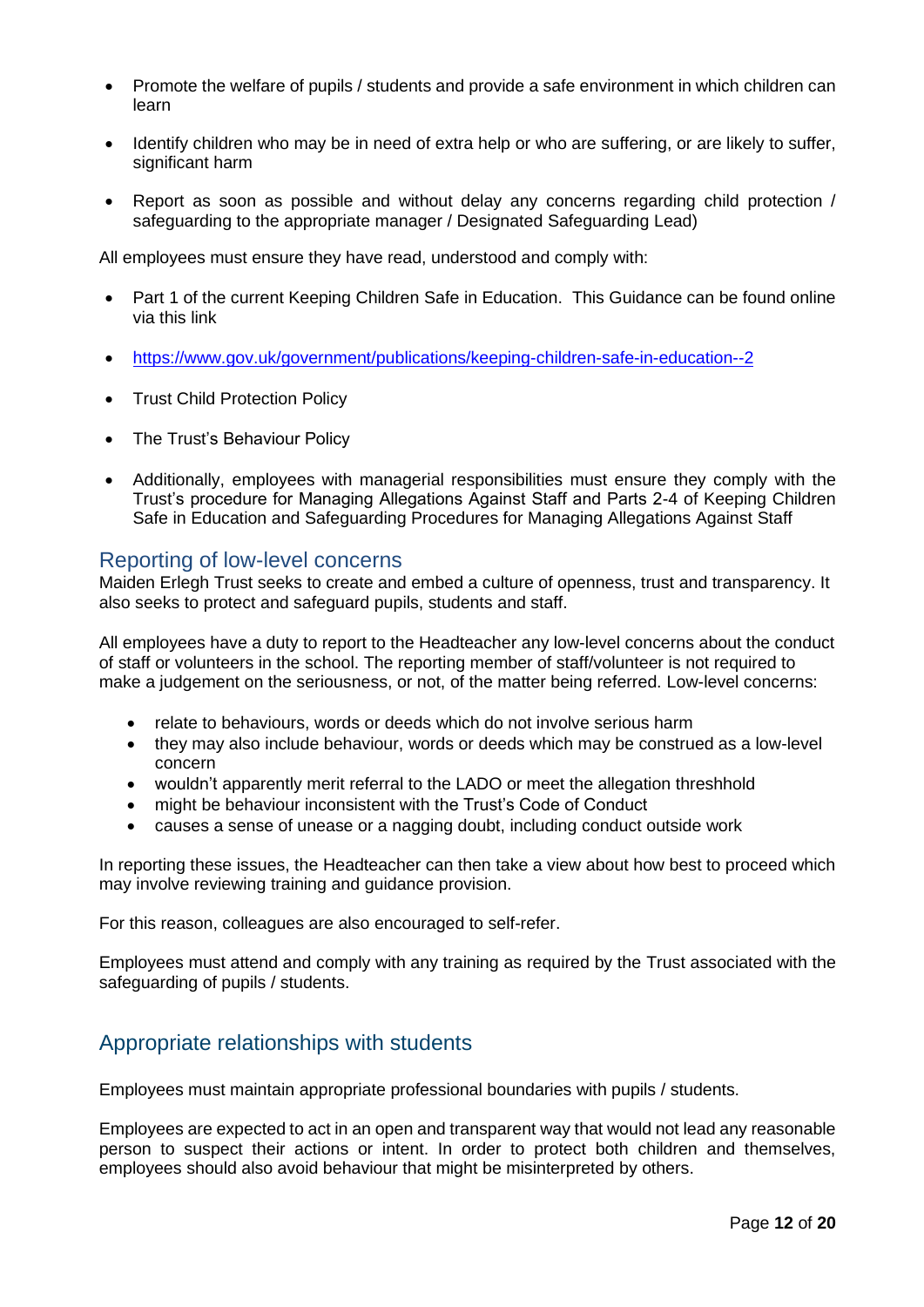# <span id="page-12-0"></span>Allegations Against Members of Staff and Volunteers

All employees have a duty to report to the Headteacher/ DSL at the earliest opportunity the conduct of a colleague which may place a child at risk.

Where the concerns relate to the Headteacher these should be reported to the Chair of the Local Advisory Board.

Where the concerns relate to central services staff these should be reported to the CEO or CFOO.

If the concerns relate to CEO or CFOO the Chair of the Board of Trustees must be informed.

Failure to report such concerns may be regarded as a disciplinary matter.

The relevant policies are the Safeguarding Procedures for Managing Allegations Against Staff, the Child Protection Policy and the Disciplinary Policy.

# <span id="page-12-1"></span>Guidance for Safer Working Practice

Employees are required to read, understand and comply with the Guidance For Safer Working Practice for those working with Children and Young People in Education Settings.

This guidance can be accessed online via:

[https://www.safeguardinginschools.co.uk/guidance-for-safer-working-practice-for-adults-who](https://www.safeguardinginschools.co.uk/guidance-for-safer-working-practice-for-adults-who-work-with-children-and-young-people-in-education-2019/)[work-with-children-and-young-people-in-education-2019/](https://www.safeguardinginschools.co.uk/guidance-for-safer-working-practice-for-adults-who-work-with-children-and-young-people-in-education-2019/)

This document explains the Trust's specific expectations with regard to safeguarding pupils / students and contains practical guidance on behaviours which constitute safe working practice.

Employees should seek immediate guidance from their Headteacher / Manager if they are unclear about the conduct or actions expected of them.

# <span id="page-12-2"></span>Other Safeguarding Considerations

#### *Prevent Duty*

Trusts have a duty to protect children / young people from radicalisation and extremism.

All staff have a responsibility to report any concerns about pupils / students who may be 'at risk' to the headteacher / designated staff member.

#### *Female Genital Mutilation*

Teachers have a legal duty to report to the police where they discover an act of Female Genital Mutilation appears to have been carried out on a pupil / student.

All Staff have a responsibility to discuss any concerns with the headteacher / designated staff member

Please refer to Part 1 and Annex A of the current Keeping Children Safe in Education for further guidance.

# **ICT and Social Media**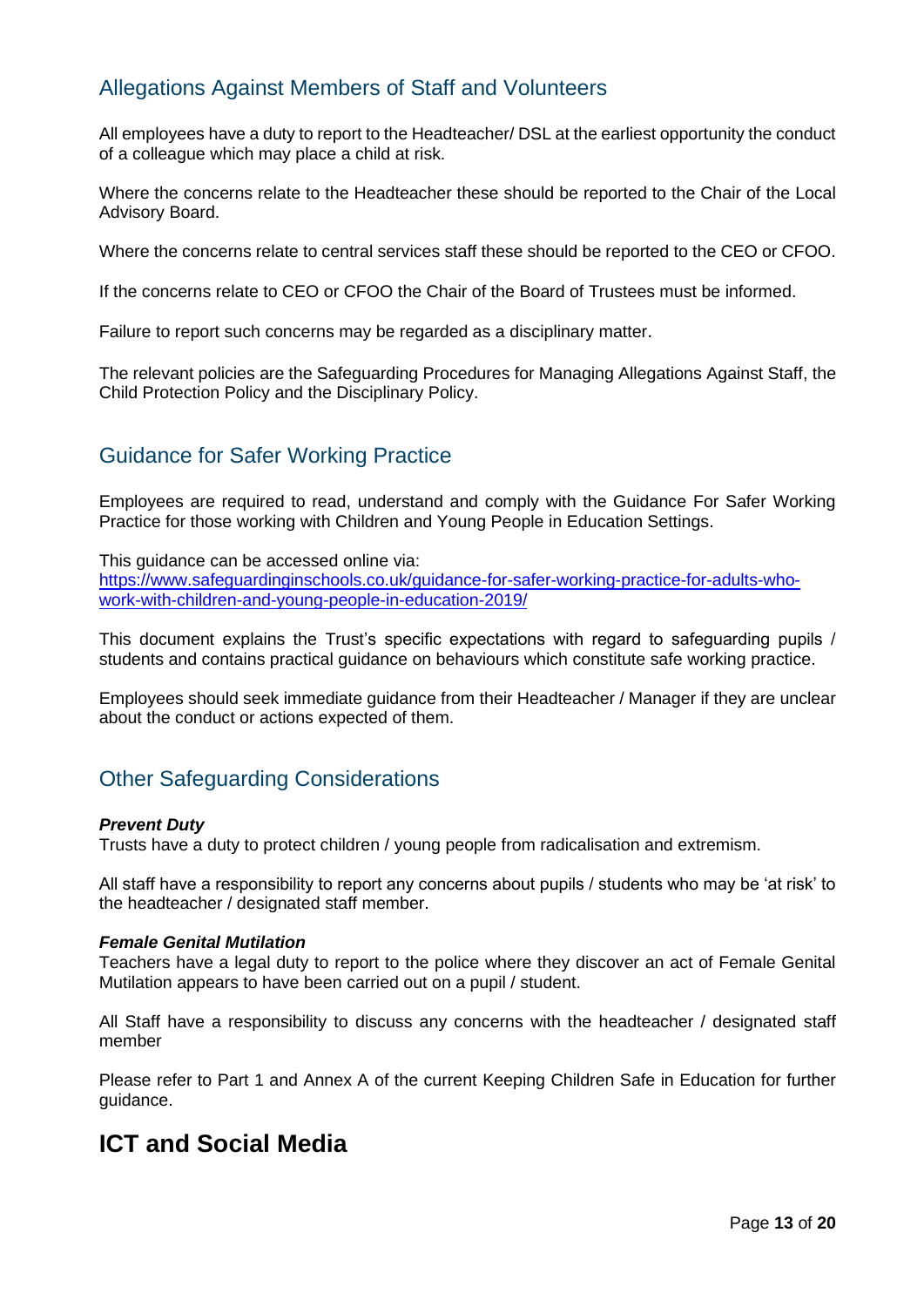# <span id="page-13-0"></span>General Obligations

Employees should ensure that they have read, understand and comply with the Trust's ICT Acceptable Use Procedures at all times.

Whilst at work or using a work device all employees must:

- Ensure all electronic communication with pupils / students, parents / carers, colleagues and other stakeholders is compatible with their professional role, appropriate boundaries and in line with Trust policies.
- Not to use work IT equipment to browse, create, transmit, display, publish or forward any material / images which is illegal, sexually explicit, obscene or could offend, harass or upset others or anything which could bring an employee's professional role or the Trust into disrepute.
- Not to use personal IT equipment to browse, create, transmit, display, publish or forward any materials / images which are illegal or could offend or harass others or anything which could bring an employee's professional role or the Trust into disrepute.
- Ensure that ICT system security is respected and password protocols are observed including the use of strong passwords and encryption.
- Not install personal software on Trust equipment or make unauthorised copies of Trust registered software.

Limited use of Trust internet, email and ICT equipment for personal purposes is permitted, provided this is within the scope of the Trust's ICT Acceptable Use Policy and does not impact on an individual's job role.

Employees should not use work equipment, software or systems to share information about any personal issues or disputes they have with the Trust.

Employees should seek guidance from the appropriate Manager if they are unclear about the conduct or actions expected of them.

<span id="page-13-1"></span>Breaches of expected use of ICT may be considered under the disciplinary procedure.

### Use of Social Media

Employees must ensure that their online presence / profile (personal or work related) is compatible with their professional role.

All Employees should:

- Ensure appropriate privacy settings are applied when using social media sites
- Refrain from sharing confidential / privileged information, discussing incidents, operational or employment matters or making critical / negative comments about the Trust / pupils / parents or colleagues on such forums
- Not browse, create, transmit, display, publish or forward any material / images which is illegal, could offend or harass or anything which could bring an employee's professional role or the Trust into disrepute
- Never share / post images of pupils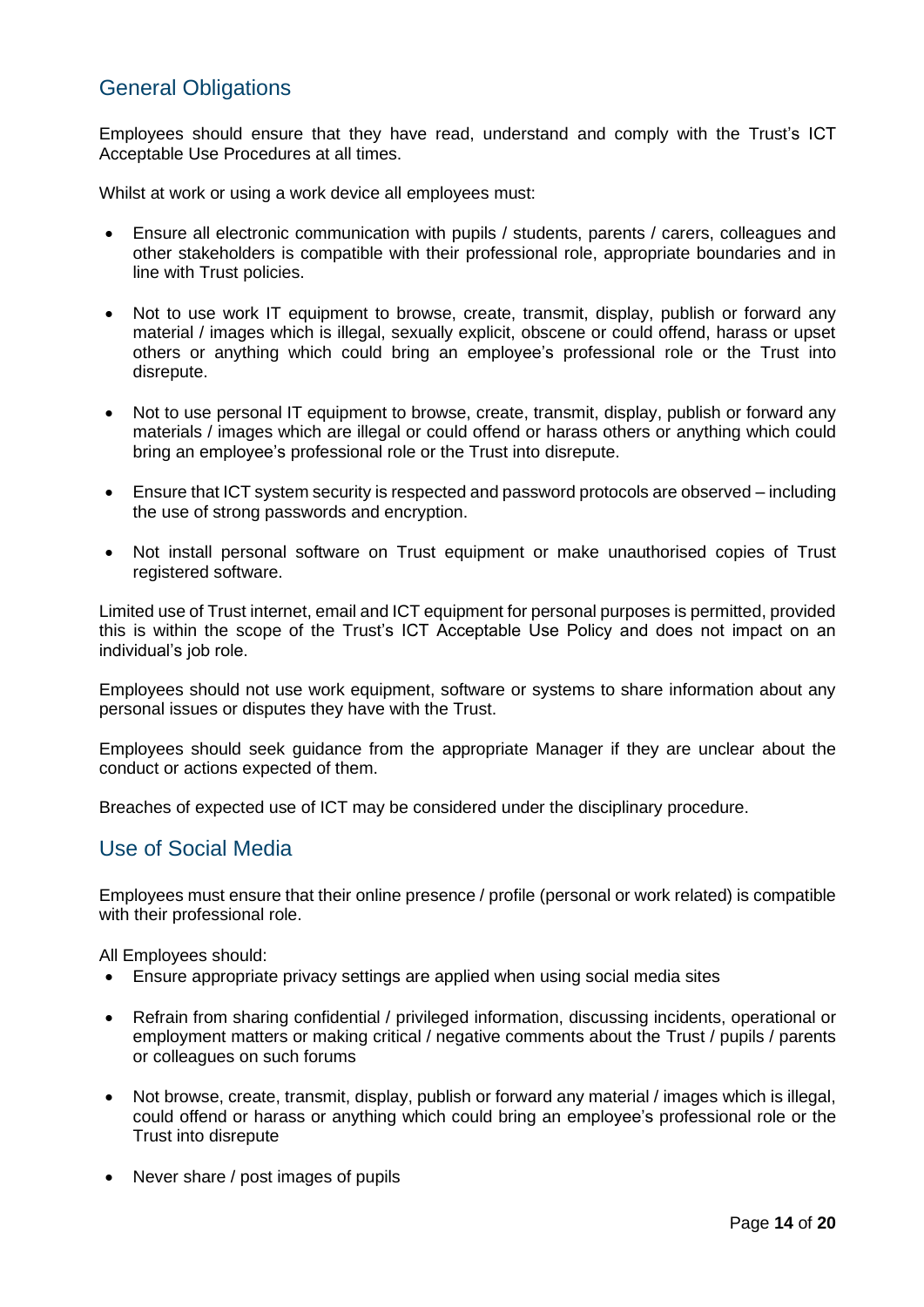- Not post images of work colleagues without permission.
- Not access or update social media sites using Trust devices / during working time (unless Trust approved for work purposes)

Employees should not make contact with student / pupils or parents via social media accounts or have these individuals as social media 'friends' / 'contacts'. It is also recommended that employees do not have ex- pupils or their families as social media 'friends'.

Employees should seek guidance from the appropriate manager if they are unclear about the conduct or actions expected of them.

# <span id="page-14-0"></span>Use of Personal Mobile Phones / Devices

Employees are not permitted to make / receive personal calls / texts, send / receive emails or access internet / social media during work time where children are present.

Employees should ensure that mobile devices are silent at all times whilst in the classroom or where children are present. Mobile devices should not be left on display.

<span id="page-14-1"></span>Employees should not use their personal equipment (mobile phones / cameras / tablets) to take photos or make recordings of pupils / students.

# Monitoring of Usage

Emails, documents or browsing history on Trust systems should not be considered to be private and may be monitored and recorded to ensure the safety of pupils / students, GDPR compliance, and to ensure compliance with this Code of Conduct.This monitoring will be proportionate and will take place in accordance with data protection / privacy legislation.

The Trust may address concerns regarding unauthorised, unacceptable or inappropriate use of ICT systems / devices or social media as a disciplinary matter.

#### **Please also refer to the Trust's Acceptable Use of Digital Technology Procedures.**

# **Business Conduct**

#### <span id="page-14-2"></span>Use of Financial Resources

The Trust requires employees to observe the highest standards of business / financial practice.

Employees should ensure that Trust / public funds with which they are entrusted are used in a responsible and lawful manner.

Employees must comply with the Trust's stipulated financial regulations and any other relevant policies / audit requirements.

Appropriate authorisation should be sought for any expenditure and audit trail / suitable records kept.

Trust monies, credit cards and credit accounts should not be used for personal purposes.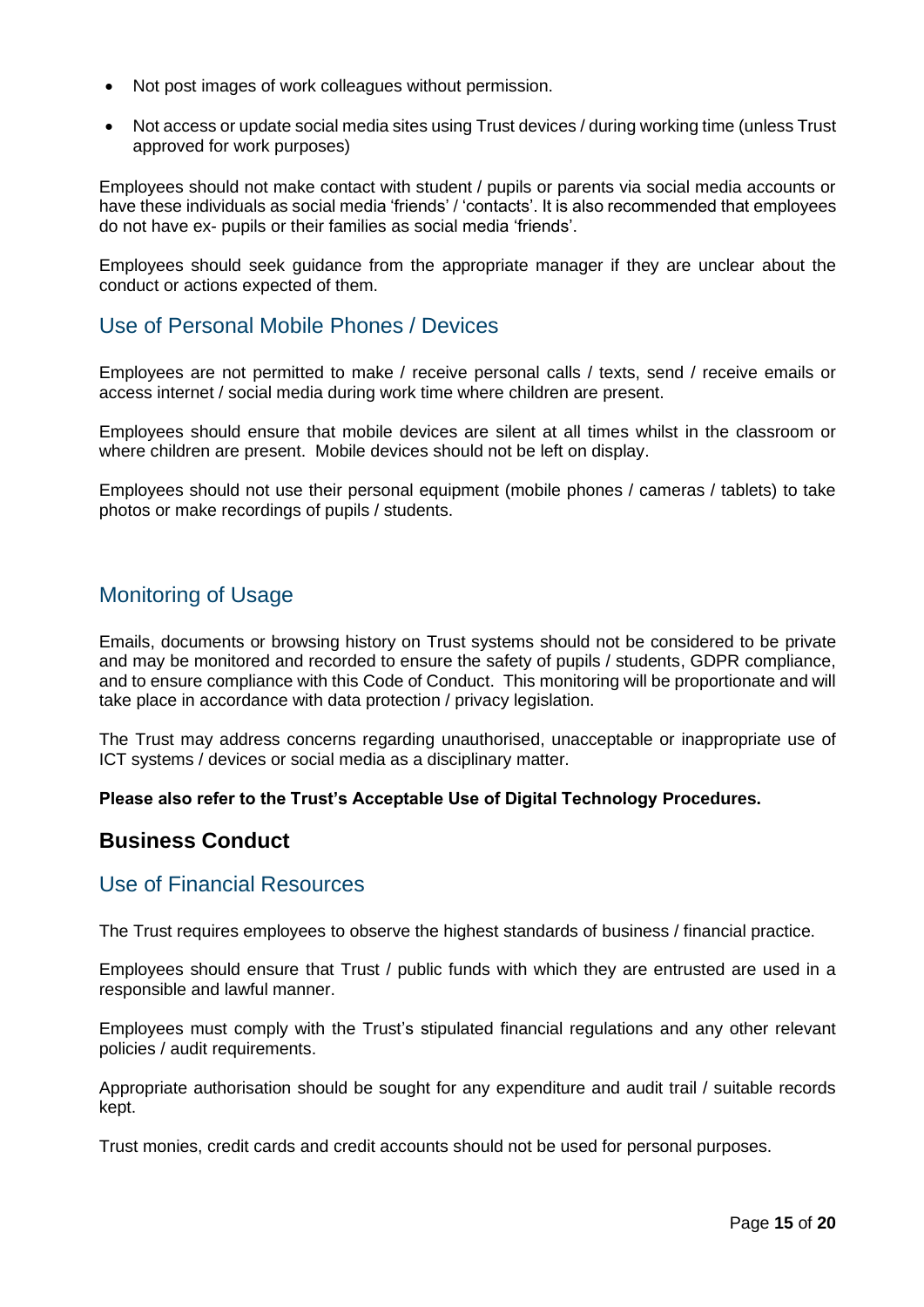The use of personal credit cards / accounts to purchase goods and services on behalf of the Trust should be avoided unless prior agreement from the Chief Financial and Operations Officer is obtained.

All expense claims for travel and subsistence should be appropriately authorised and accompanied by receipts / proof of purchase, and should comply with the provisions set out in the Trusts Expenses Policy.

Personal loyalty cards should not be used when making purchases on behalf of the Trust.

#### <span id="page-15-0"></span>**Please also refer to the Trust's Finance Procedures Manual.**

### Personal Use of Equipment and Resources

Employees may not make personal use of the Trust's property, materials or facilities unless authorised to do so by the Headteacher or appropriate manager.

# <span id="page-15-1"></span>Declaration of Interests

The Trust recognises that employees may wish to take an active role in the local community and undertake additional personal / business activities outside of work.

In the majority of instances such activities will have no impact on their role in the Trust. However on occasion there may be a potential conflict of interest.

Employees should therefore declare annually to the appropriate manager any financial or nonfinancial interests which may conflict with those of the Trust. Employees should also declare membership of any professional bodies / organisations which may conflict with their Trust role.

Should employees be in doubt about whether a conflict of interest may exist they should seek guidance from the appropriate manager.

# <span id="page-15-2"></span>Contracting out of Services

Employees should follow agreed Trust protocols for the award of contracts to external providers.

Employees should adhere to Trust rules regarding the separation of roles in procurement / tendering process.

In particular care should be taken to ensure competition between prospective contractors is fair and open and that all competing parties are treated equally.

Employees should ensure that preferential treatment is not shown to current / former employees or partners, close relatives or friends / associates in the award of contracts.

Employees must not accept any form of financial or other inducement which may be offered by a potential contractor. All such approaches should be reported to the headteacher/CFOO.

Confidential information relating to the tendering process, must not be disclosed to any unauthorised party or organisation.

# <span id="page-15-3"></span>Gifts and Hospitality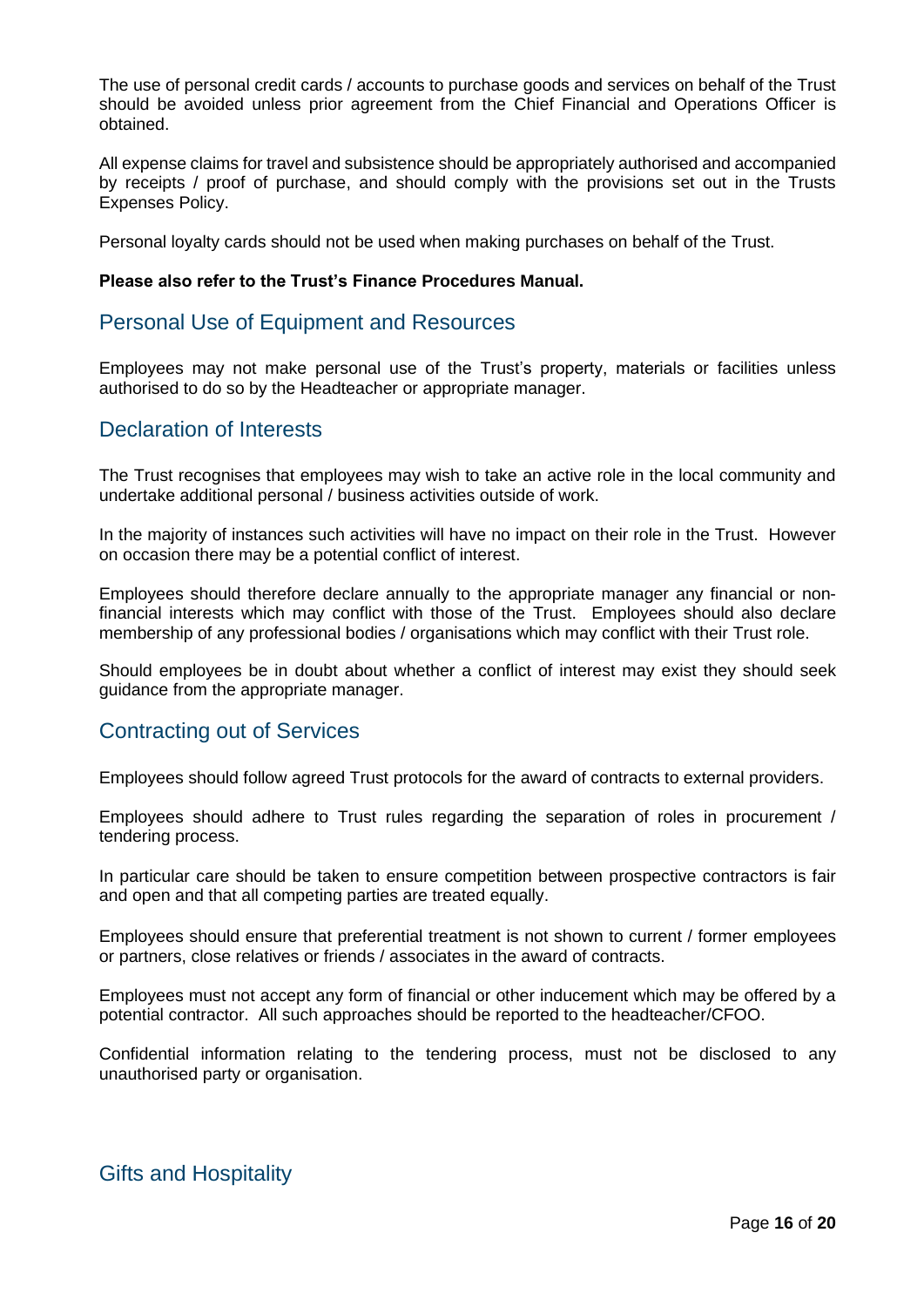Employees must not act in a way which might compromise the Trust's integrity by accepting a gift or hospitality in circumstances where it could influence, or be seen to influence, that person's actions or decisions.

A gift will include any goods or services which you are given for free, at a personally discounted rate or on terms not generally available to the public.

Hospitality is the offer of food or drink, accommodation, entertainment or access to events on terms not generally available to the public.

Employees, which for the purposes of this section includes LAB and Trust members, volunteers and any other individual acting on behalf of the school, should not accept significant gifts or offers of hospitality from parents / carers, pupils / students, actual or potential contractors or outside suppliers which could compromise the individual or the Trust.

Employees should notify the appropriate manager should they receive any unsolicited gifts and return the item with a polite refusal letter to the sender. A record should be kept of all gifts which are received.

Employees can accept small tokens of appreciation which have no substantial financial value (less than £25) such as presents from pupils / students at the end of term , these do not have to be declared. Any gift accepted on behalf of the school must be passed to the appropriate manager, who will decide whether it is appropriate to accept it.

Employees may only accept an offer of hospitality if there is a genuine need to do so in order to represent the Trust in the community. Employees should discuss any invitations with the appropriate manager.

As a general guide, if the gift or offer of hospitality appears to come with an expectation of something in return, or in any way feels uncomfortable, it should be politely rejected.

Where the Trust receives sponsorship of a Trust activity / event, care should be taken to ensure that this does not infer that the sponsor will receive preferential treatment in any future contracting / tendering process. An employee or their partner, family member or friend must not benefit from the sponsorship.

# <span id="page-16-0"></span>Appointments

An employee should not be involved in a recruitment process or promotion decision where one of the applicants is a relative, partner or close friend, or where a referral payment could be made in the case of a new appointment.

# <span id="page-16-1"></span>Political Activity

Employees may engage in political activity outside of work – however they should not allow personal / political views to interfere with their duties. Any activity should be compatible with the employee's responsibility as a role model to pupils / students.

Where an employee is involved in political activity outside of work – care must be taken to ensure that it is clear that any opinions expressed are personal and that the individual is not acting on behalf of / representing the Trust.

# <span id="page-16-2"></span>Intellectual Property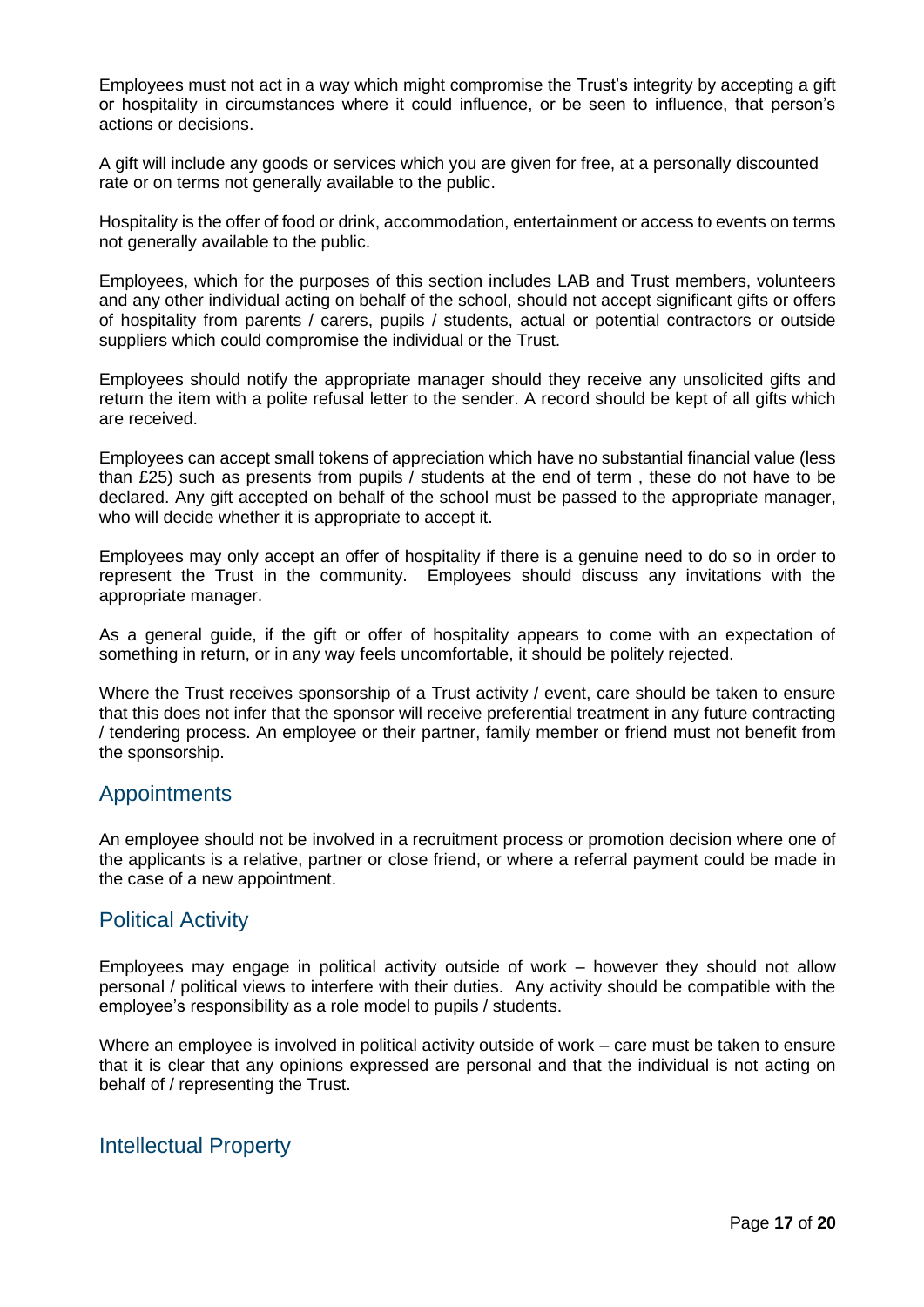Any intellectual property created by an employee during the course of their employment will be considered the property of the Trust, unless specific permission is granted to the employee to have ownership of such materials.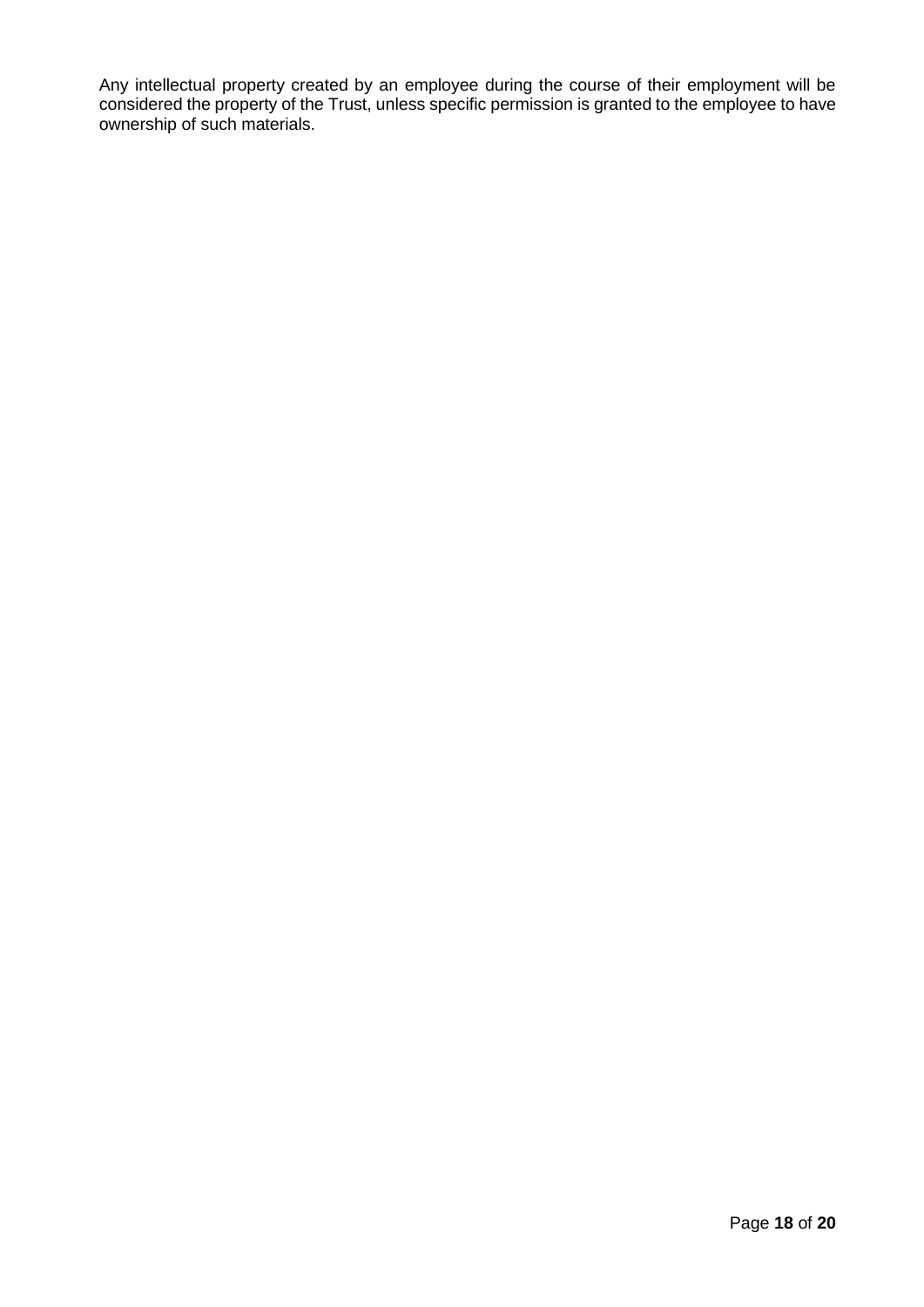# <span id="page-18-0"></span>**Appendix 1**

# <span id="page-18-1"></span>Code of Conduct – Confirmation of Compliance

Please sign the declaration below and return this to HR

I hereby confirm that I have read, understood and agree to comply with the provisions of the Trust's code of conduct.

Should I have any queries about any aspect of the code or am unclear of the Trust's expectations I will discuss these with the Headteacher, Chair of the LAB, CEO or CFOO, or Chair of the Board of Trustees as appropriate at the earliest opportunity.

Name: Job Title:

Signed: Date:

*(It is recommended that employees should re- read this policy on an annual basis to ensure they are familiar with any changes which have been made)*